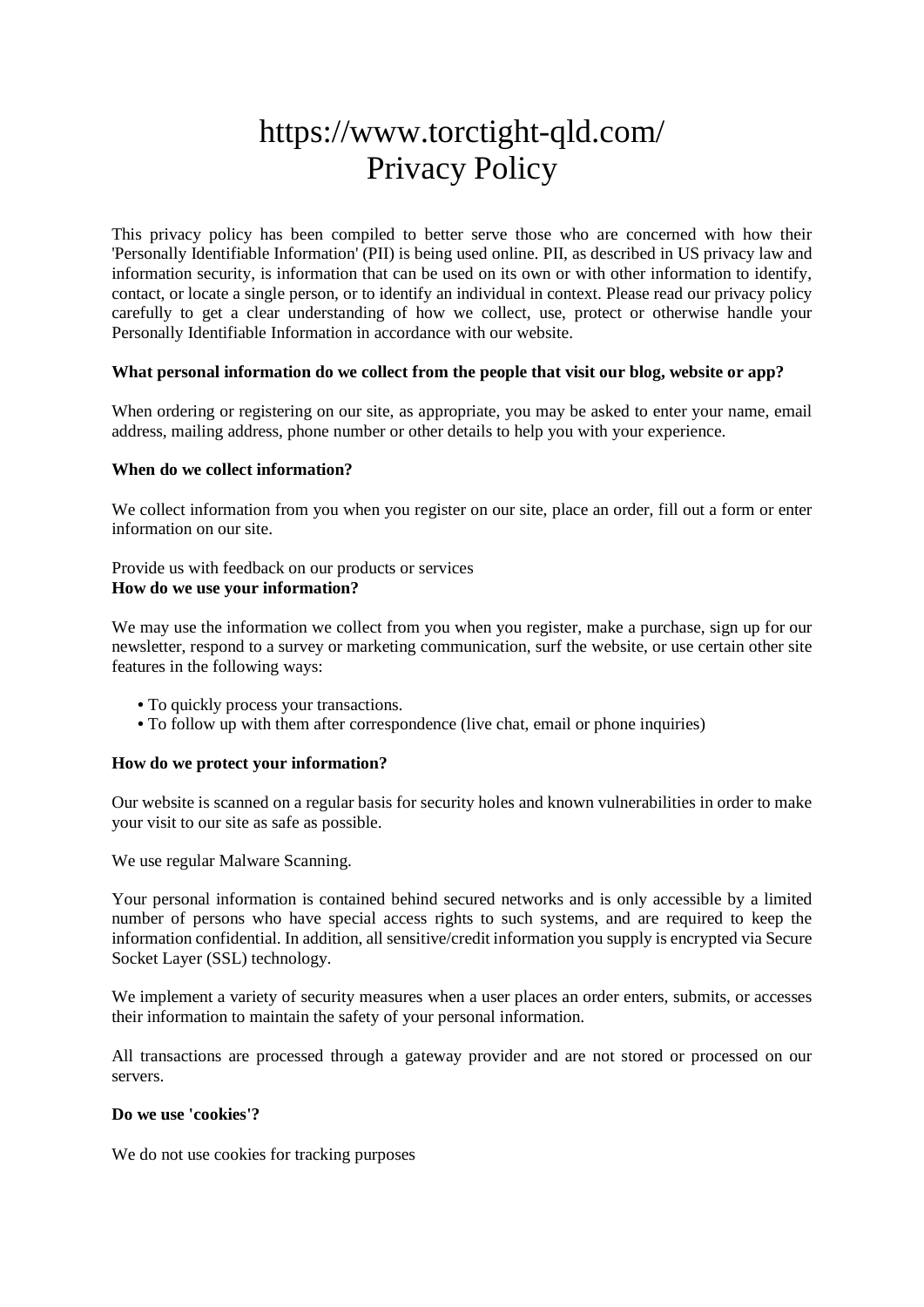You can choose to have your computer warn you each time a cookie is being sent, or you can choose to turn off all cookies. You do this through your browser settings. Since browser is a little different, look at your browser's Help Menu to learn the correct way to modify your cookies.

If you turn cookies off, Some of the features that make your site experience more efficient may not function properly.that make your site experience more efficient and may not function properly.

## **Third-party disclosure**

We do not sell, trade, or otherwise transfer to outside parties your Personally Identifiable Information unless we provide users with advance notice. This does not include website hosting partners and other parties who assist us in operating our website, conducting our business, or serving our users, so long as those parties agree to keep this information confidential. We may also release information when it's release is appropriate to comply with the law, enforce our site policies, or protect ours or others' rights, property safety.

However, non-personally identifiable visitor information may be provided to other parties for marketing, advertising, or other uses.

#### **Third-party links**

Occasionally, at our discretion, we may include or offer third-party products or services on our website. These third-party sites have separate and independent privacy policies. We therefore have no responsibility or liability for the content and activities of these linked sites. Nonetheless, we seek to protect the integrity of our site and welcome any feedback about these sites.

#### **Google**

Google's advertising requirements can be summed up by Google's Advertising Principles. They are put in place to provide a positive experience for users. https://support.google.com/adwordspolicy/answer/1316548?hl=en

We have not enabled Google AdSense on our site but we may do so in the future.

#### **California Online Privacy Protection Act**

CalOPPA is the first state law in the nation to require commercial websites and online services to post a privacy policy. The law's reach stretches well beyond California to require any person or company in the United States (and conceivably the world) that operates websites collecting Personally Identifiable Information from California consumers to post a conspicuous privacy policy on its website stating exactly the information being collected and those individuals or companies with whom it is being shared. - See more at: http://consumercal.org/california-online-privacy-protection-actcaloppa/#sthash.0FdRbT51.dpuf

#### **According to CalOPPA, we agree to the following:**

Users can visit our site anonymously.

Once this privacy policy is created, we will add a link to it on our home page or as a minimum, on the first significant page after entering our website.

Our Privacy Policy link includes the word 'Privacy' and can easily be found on the page specified above.

You will be notified of any Privacy Policy changes:

**•** On our Privacy Policy Page

Can change your personal information: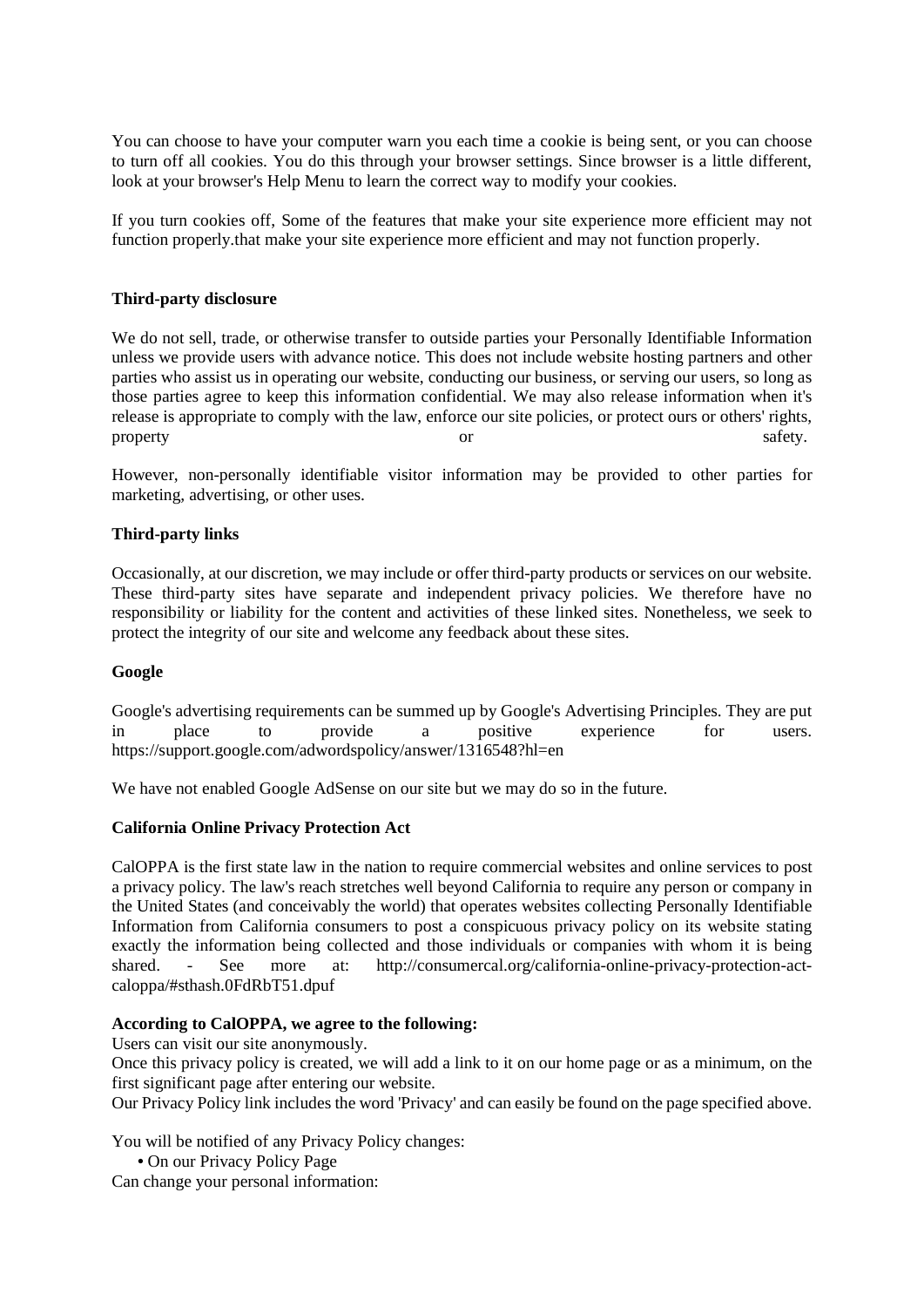- **•** By emailing us
- **•** By calling us

## **How does our site handle Do Not Track signals?**

We honor Do Not Track signals and Do Not Track, plant cookies, or use advertising when a Do Not Track (DNT) browser mechanism is in place.

## **Does our site allow third-party behavioral tracking?**

It's also important to note that we allow third-party behavioral tracking

# **COPPA (Children Online Privacy Protection Act)**

When it comes to the collection of personal information from children under the age of 13 years old, the Children's Online Privacy Protection Act (COPPA) puts parents in control. The Federal Trade Commission, United States' consumer protection agency, enforces the COPPA Rule, which spells out what operators of websites and online services must do to protect children's privacy and safety online.

We do not specifically market to children under the age of 13 years old. Do we let third-parties, including ad networks or plug-ins collect PII from children under 13?

# **Fair Information Practices**

The Fair Information Practices Principles form the backbone of privacy law in the United States and the concepts they include have played a significant role in the development of data protection laws around the globe. Understanding the Fair Information Practice Principles and how they should be implemented is critical to comply with the various privacy laws that protect personal information.

## **In order to be in line with Fair Information Practices we will take the following responsive action, should a data breach occur:**

We will notify you via email

- **•** Within 7 business days
- We will notify the users via in-site notification
	- **•** Within 7 business days

We also agree to the Individual Redress Principle which requires that individuals have the right to legally pursue enforceable rights against data collectors and processors who fail to adhere to the law. This principle requires not only that individuals have enforceable rights against data users, but also that individuals have recourse to courts or government agencies to investigate and/or prosecute noncompliance by data processors.

## **CAN SPAM Act**

The CAN-SPAM Act is a law that sets the rules for commercial email, establishes requirements for commercial messages, gives recipients the right to have emails stopped from being sent to them, and spells out tough penalties for violations.

## **We collect your email address in order to:**

**•** Process orders and to send information and updates pertaining to orders.

## **To be in accordance with CANSPAM, we agree to the following:**

- **•** Not use false or misleading subjects or email addresses.
- **•** Identify the message as an advertisement in some reasonable way.
- **•** Include the physical address of our business or site headquarters.
- **•** Monitor third-party email marketing services for compliance, if one is used.
- **•** Honor opt-out/unsubscribe requests quickly.